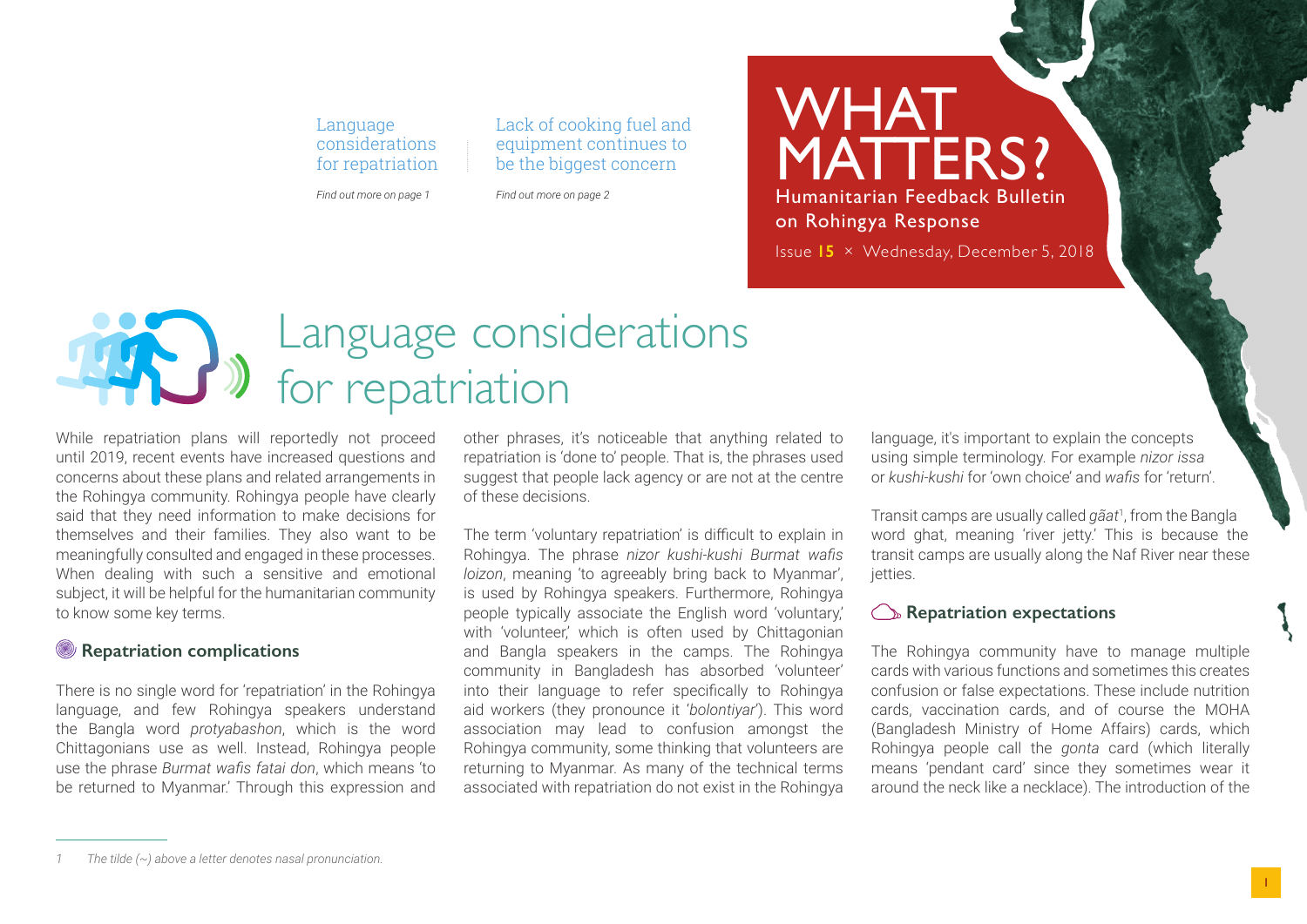UNHCR biometric card has added to misperceptions and expectations and has led to many rumours (though some efforts have been made to address these concerns). There are fears among Rohingya people that these cards give away their identity (*foriso*) and may enlist them for forced repatriation. Several agencies working in camps have seen that some members of the community now avoid showing their nutrition or vaccination cards for fear of being repatriated.

Though the community often perceives repatriation negatively, there is still an overwhelming desire in the Rohingya community to return one day to their homeland. Many Rohingya say that they will not volunteer to return unless their demands are met. For some of them, this includes receiving Burmese citizenship (*tairinsa*, borrowed from Burmese) and official recognition of their ethnicity (*zaat* or *qaum*).

#### **Repatriation conversations**

Several words that are not directly related to repatriation will also be necessary to have discussions with the community on this sensitive topic. The Rohingya community values the concept of honour and dignity (*izzot*). Addressing elders (*murobbi*), *mahjis*, and imams in formal, respectful language is therefore important, as these community members play key roles in information exchange and dissemination. Though many interpreters use the 'familiar formal' (*tũi*) and 'informal' (*tui*) with the Rohingya community, they should use the 'very formal' (*auney*) when speaking to community elders and leaders.

'Fear' (*dor*) is also an important term to know, as is 'rumour' (*urainna-hobor*). The words for 'consent' (*razi*) and 'privacy' (*gufoniya*) will also come in handy. And lastly, knowing such simple words as 'yes' (*oy'ze*), 'no' (*no'ze*), and 'don't know' (*no zani*) will be increasingly important during any discussion on repatriation.

## Lack of cooking fuel and equipment continues to be the biggest concern for the Rohingya community

*Source*: This analysis is based on community feedback that has been collected from Camps 1, 2, 3, 4, 5, 7, 8, 13, 14, 17, 19 and 22 (N= 2386) from May to October 2018 through ACF information hubs and qualitative data from follow-up focus group discussions in Camp 13 to help better understand the reasons behind the concerns.

Feedback data from the Rohingya community suggests that issues related to cooking continue to be a principal concern for the Rohingya community; and that these issues may even have been getting worse over the last six months. In the last four months (July to October), over a third of community feedback focused on these issues. Concerns about access to relief goods and safe water were consistently the next two frequently raised issues.

#### *Top three concerns of Rohingya community across different months*

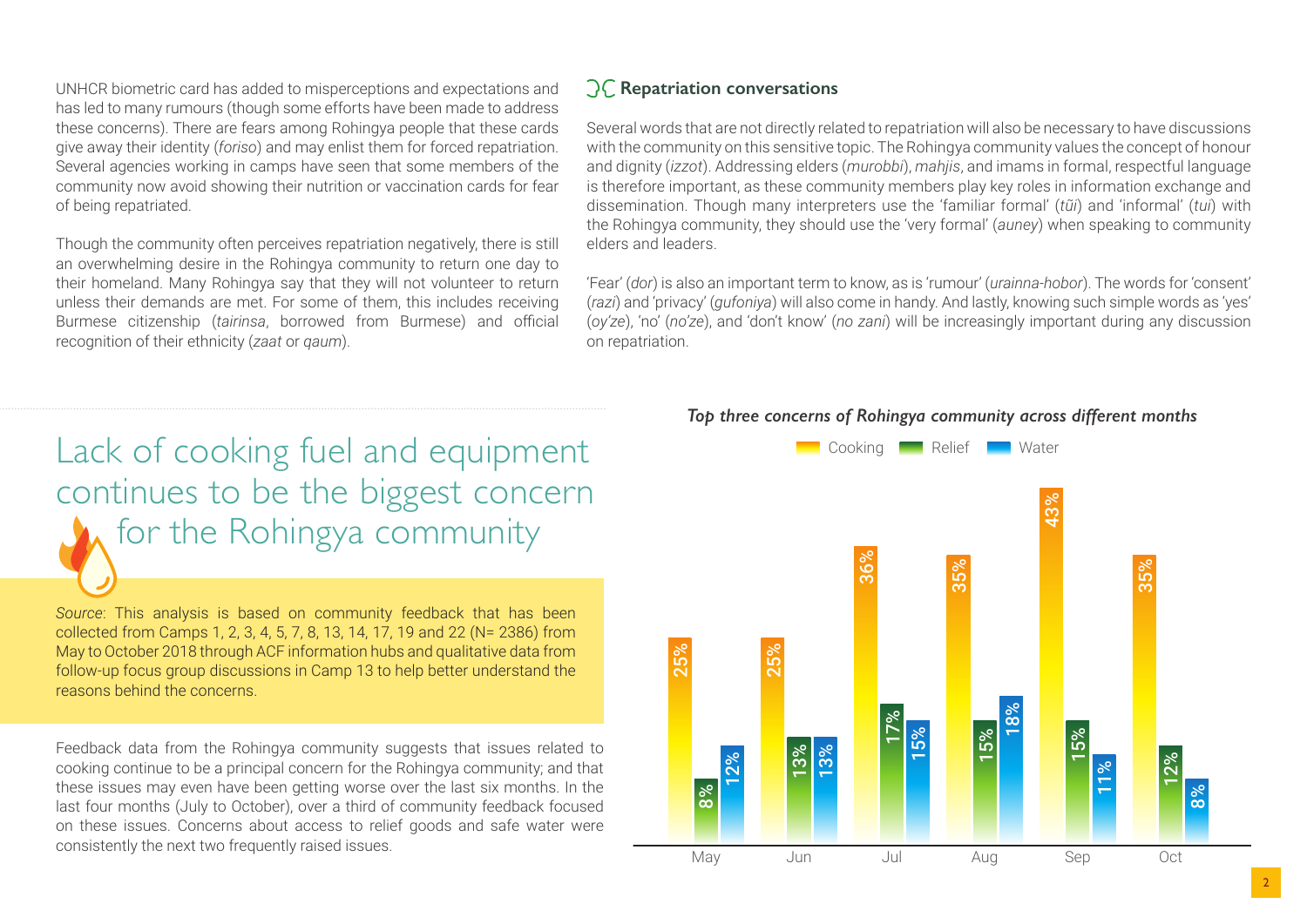

The data used for this analysis consists predominantly of feedback given by women<sup>1</sup>. However, an analysis of the data shows that women are only 1.2 times more likely than men to mention cooking-related problems, suggesting that this issue is a key concern for both men and women. Analysis also shows that women are slightly more likely than men to raise issues related to water and relief items.

#### **Lack of cooking fuel, pots and utensils is making life difficult for the Rohingya community**

Rohingya families living in the camps do not get given firewood, kerosene or any kind of fuel as part of their relief packages. Focus group participants explained that they must spend BDT 100 to 150 to buy firewood, which only lasts them one or two days. To avoid this high cost, the male members of the family travel far from the camp to areas where they pay a lower rate of BDT 20 or exchange at least 1kg of rice with the host community

to be allowed to collect firewood from the forest. Sometimes families use paper, plastic, rags and sacks as cooking fuel – these items are collected by children from shops in the camps. However, participants explained that this is now becoming more challenging, as shop owners are shouting, scolding, beating and sometimes accusing Rohingya children of being thieves when they try to collect these materials. Furthermore, while collecting these items, some children have got lost or even been kidnapped from the camp, which is a matter of great concern for the parents.

One of our neighbouring sons from the camp went to the market. A man gave him five taka. After getting the money, the boy got into a tomtom (local three-wheeler) with the man. Some people noticed that and ran after the tomtom. When people were very near to that tomtom, the man panicked and threw the boy from the tomtom."

– Female, camp 13

Focus group participants also explained that the smoke created from burning plastic, rags and bottles is harmful for their health. As they have no windows in their shelters, the smoke can't escape and this causes breathing problems. It also makes clothes and other household items sticky and dirty. They felt that having a gas stove could solve the problem.

People also explained that they didn't have enough cooking pots or utensils. People explained how the few pots they were able to bring with them from Myanmar were now unusable, since most of those pots now have holes or are broken. They also mentioned that they don't have enough plates to be able to eat together as a family.

*<sup>1</sup> 80% of the dataset – this is because the majority of users of ACF information hubs are female, since these facilities are situated within nutrition centres.*